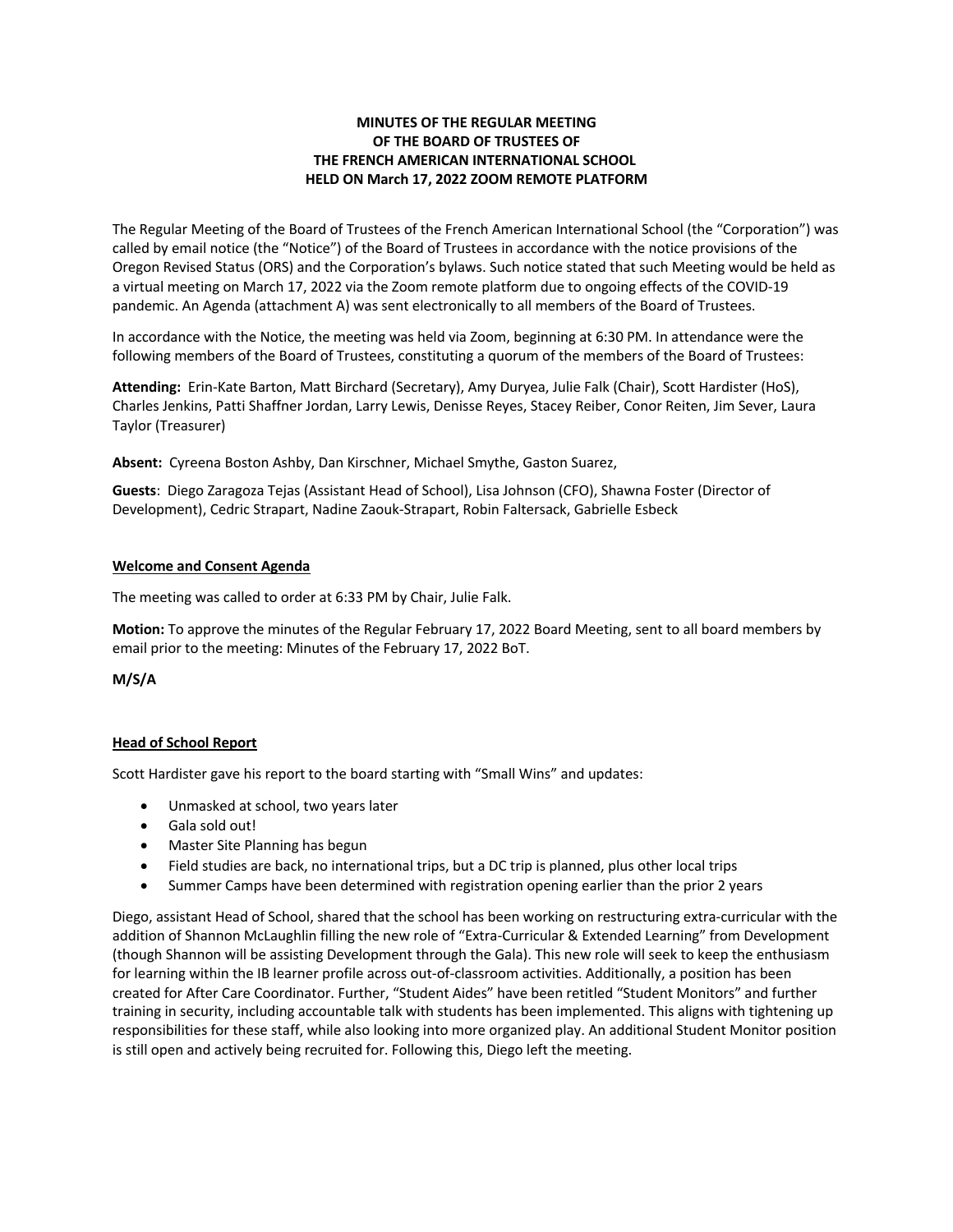Scott continued with regular updates that included:

- IB Self Study is next year, along with accreditation during the 23-24 school year. Both will be completed at the same time, with the self-study encompassing a full year. The NWAIS accreditation follows in the 24-25 school year.
- Mission Review Update: The committee will meet this week (week of March 17) and they are working on a package of Mission Statement plus Guiding Principles and Core Values. The Committee is also looking at what the labels / names are for these with a target of a Board presentation in May.
- Site Committee Update: The Committee had an in-person charette (interactive workshop) with Gensler on March 9<sup>th</sup>. Site work is in full swing, getting all ideas on the table. A parent charette is upcoming, and Board members who are parents are encouraged to attend.
- Strategic Planning Committee Update: The Committee is working on creating draft Goals, Strategies and Tactics for review.

#### **Executive Committee Update**

Julie Falk reported for the EC that the group had met to prep for this Board meeting and for agenda setting.

#### **Innovations in Maternelle**

Gabrielle Esbeck, Division Head of Maternelle, gave a presentation to the Board on Innovations in Maternelle. This is a new position at FAIS, as previously we had one division head in charge of both Maternelle and the Lower School. Prior to assuming the role of Division Head, Gabrielle had been a full-time teacher at FAIS. The role of the Maternelle Division Head is to:

- Liaise between teachers, parents, and leadership
- Cater to and see the specific needs for our students, teachers, and parents
- Set a vision for creating the best in early childhood education in Portland
- Accompany new families
- Serve as a connection between ELD and French early childhood programs
- As well as create Maternelle signature events

Maternelle faculty and staff is composed of:

- 10 French teachers
- 10 assistant teachers
- 3 English teachers
- 2 Student Support teachers
- 2 Music teachers
- 1 Physical Education teacher
- 2 Librarians
- 1 Counselor
- 4 Student Monitors

90% of our teachers have a Masters degree with our French teachers having a tenure ranging from 10 – 33 years who are all able to teach any grade yet chose to teach in Maternelle. All French teachers and all assistant teachers are bilingual. Nine nationalities are represented by faculty and staff in Maternelle. Gabrielle states that FAIS is "Not a daycare, we are a school."

Our Maternelle curriculum and accreditations include:

• Ministère de l'Éducation nationale et de la Jeunesse (The Ministry of National Education, Youth and Sports – Republic of France)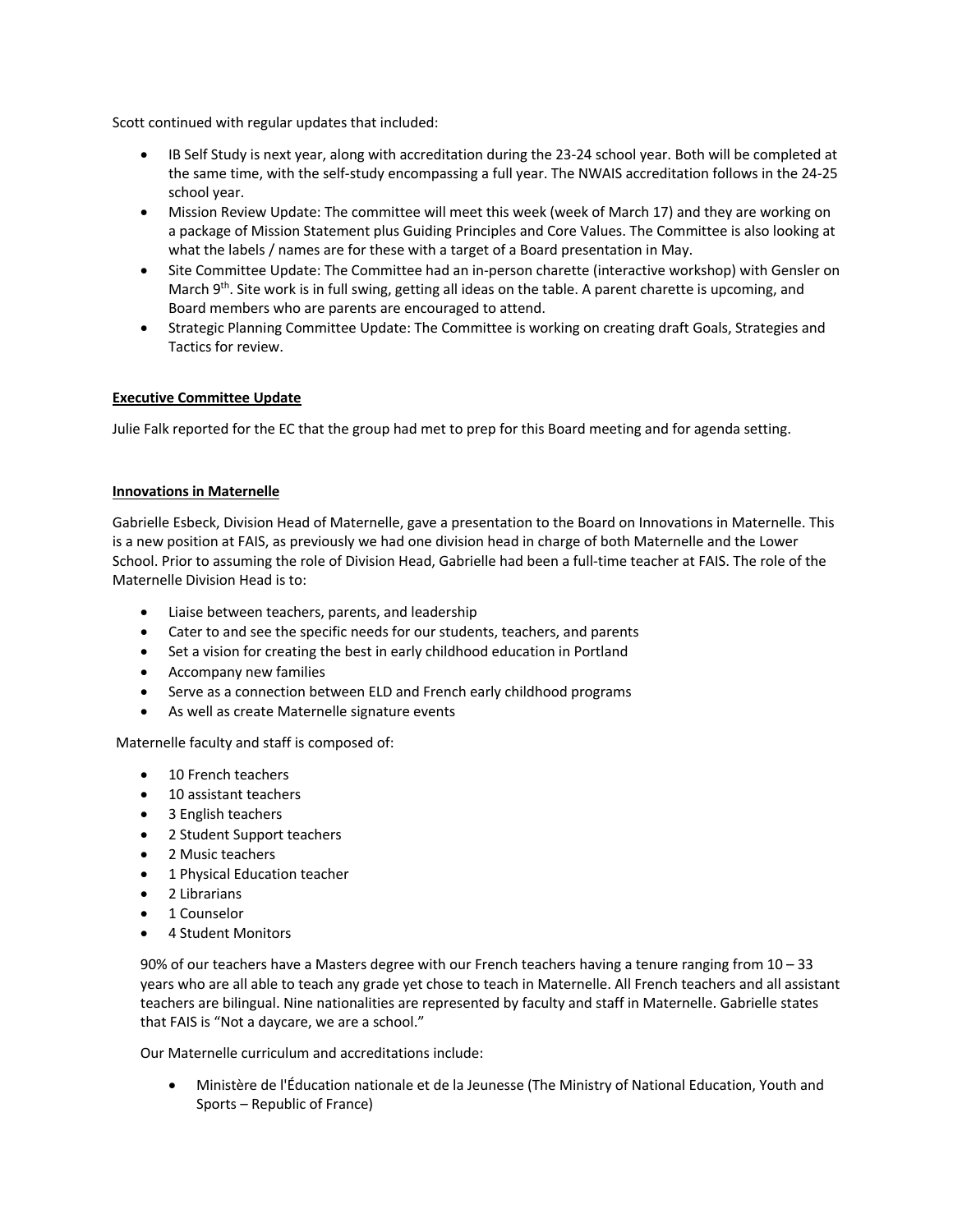- Agency for French Education Abroad (AEFE)
- MLF America
- Association of IB World Schools
- Oregon Department of Education Early Learning Division
- NWAIS
- NAIS

Maternelle believes the environment is also a teacher, and utilizes our campus spaces for this purpose, including the kitchen, playground, gym, forest, Discovery Park, and Preau. The division has 144 students enrolled this year, with 26 in TPS, 41 in PS, 35 in PK, and 42 in K. There are more than 30 languages spoken at home for our students. FAIS received an Oregon ELD Grant for \$161,000 and proceeds were used to improve the program. We have two new spaces in Maternelle, a small library and a maker space. We've also built a DEI book collection (150 English and 150 French), improved the outdoor environment with planting boxes and mushroom drums. The division is also making use of new literacy tools, including Early Bird early reading screening and Wired for Reading programs.

New for next year will be:

- A third PK class
- 2<sup>nd</sup> Step Program (self-regulation, social emotional tools)
- Student-led conferences in March
- New furniture
- Outdoor play structure in TPS

Long-term Goals for Maternelle:

- 3 Classes per grade level
- Be the BEST early learning childhood program in Portland
- New Maternelle Building
- Continue to emphasize professional development

Overall, enrollment in Maternelle is up 38 students from 1 year ago, and up 36 from 5 years ago. Growth has come from the addition of more classes.

**Following this presentation, the Board went into a closed session to discuss the next topics. All guests left the meeting, except for Lisa Johnson (CFO) remaining at the Board's request.**

#### **Financial Reserves Discussion**

Laura Taylor, Board Treasurer, led a robust discussion on the school's reserve policies, covering our pool of accumulated assets. This included a preview of work done by the Finance Committee on forthcoming recommendations for changes to reserve policies. After this discussion, Lisa Johnson left the meeting.

#### **Committee on Trustees**

CoT Chair, Patti Shaffner Jordan, provided a recap of pre-reads sent to the Board on the topics of Responsibilities of Trustees and the Board / Head Partnership.

Committees of the Board were also briefly discussed, and in accordance with the Bylaws, the Board held a vote on constituting a new committee.

**Motion:** The Board shall constitute an Investment Committee.